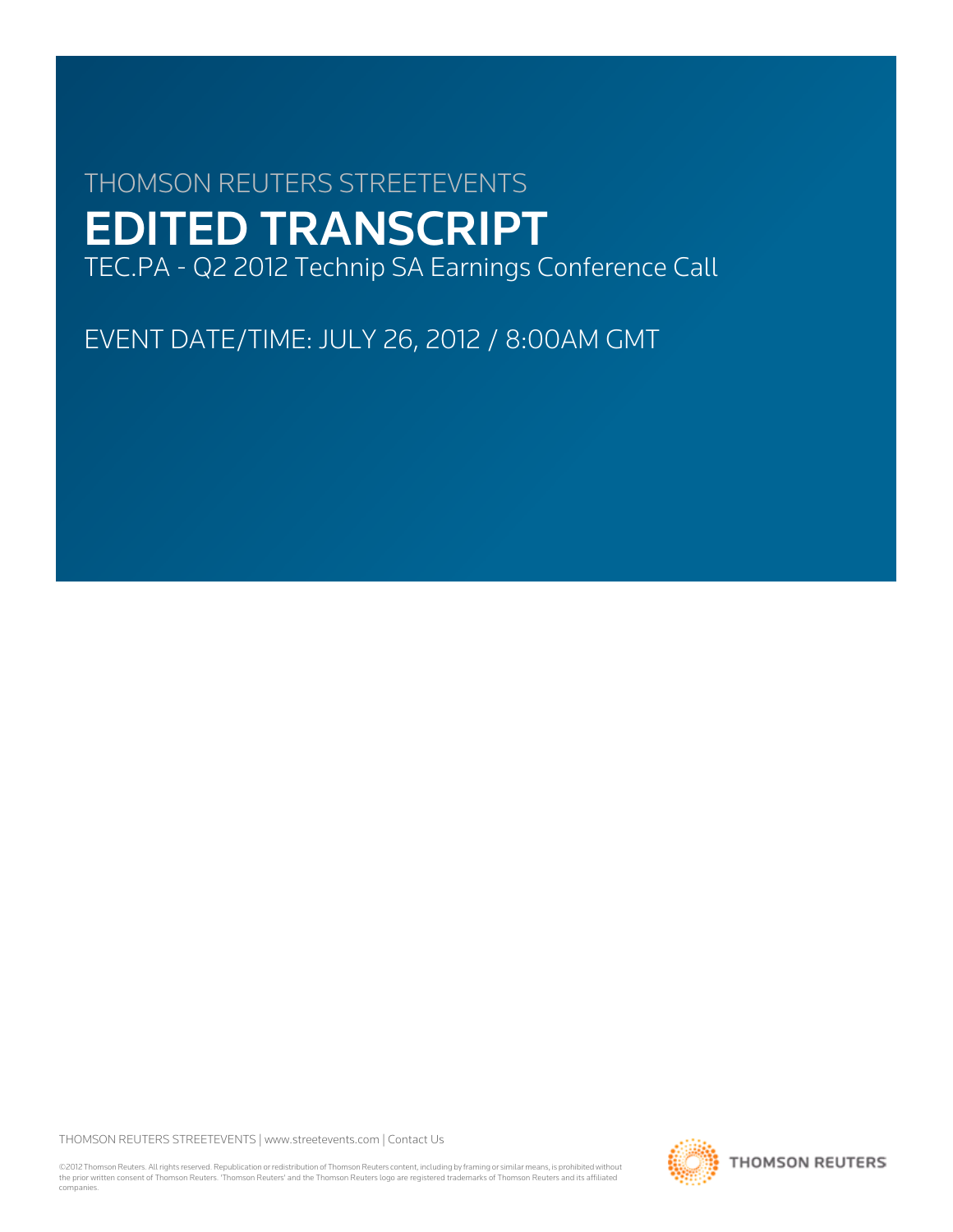## **CORPORATE PARTICIPANTS**

**[Thierry Pilenko](#page-1-0)** Technip SA - Chairman & CEO **[Kimberly Stewart](#page-1-1)** Technip SA - VP, IR **[Julian Waldron](#page-2-0)** Technip SA - CFO

# **CONFERENCE CALL PARTICIPANTS**

**[Alexandre Marie](#page-5-0)** Exane BNP Paribas - Analyst **[Tahira Afzal](#page-7-0)** KeyBank - Analyst **[Geoffroy Stern](#page-8-0)** Cheuvreux - Analyst **[Ryan Kauppila](#page-9-0)** Citi - Analyst **[Jean Luc Romain](#page-10-0)** CM-CIC Securities - Analyst **[Tom Ackermans](#page-11-0)** Barclays - Analyst **[Guillaume Delaby](#page-12-0)** Societe Generale - Analyst **[Henry Tarr](#page-13-0)** Goldman Sachs - Analyst **[Ian MacPherson](#page-14-0)** Simmons & Company - Analyst **[Alex Brooks](#page-15-0)** Credit Suisse - Analyst

## **PRESENTATION**

#### **Operator**

Good morning, everyone, and welcome to Technip's second quarter results conference call. As a reminder, this conference call is being recorded. At this time, all participants are in a listen-only mode. Later there will be a question-and-answer session.

<span id="page-1-0"></span>I would now like to turn the call over to your host for today's conference call, Mr. Thierry Pilenko, Technip Chairman & CEO. Please go ahead, sir.

#### **Thierry Pilenko** - Technip SA - Chairman & CEO

Good morning, ladies and gentlemen, and thank you for participating in Technip's conference call. I'm Thierry Pilenko, Chairman and CEO of Technip, and with me are Julian Waldron, our CFO; Arnaud Real, Deputy CFO; as well as Kimberly Stewart, Apollinaire Vandier and Chuan Wang, from our Investor Relations team.

<span id="page-1-1"></span>I will turn you over to Kimberly, who will go over the conference call rules; and Julian, who will go over the operational and financial highlights of the quarter.

#### **Kimberly Stewart** - Technip SA - VP, IR

Thank you, Thierry. I would like to remind participants that statements made during the conference call which are not historical facts are forward-looking statements within the meanings of the Private Securities Litigation Reform Act of 1995. Readers and listeners are strongly encouraged to refer to the disclaimers, which are an integral part of today's slide presentation, which you will find on our website, along with the press release and an audio replay of today's call at technip.com.

I now hand you over to Julian.

THOMSON REUTERS STREETEVENTS | [www.streetevents.com](http://www.streetevents.com) | [Contact Us](http://www010.streetevents.com/contact.asp)

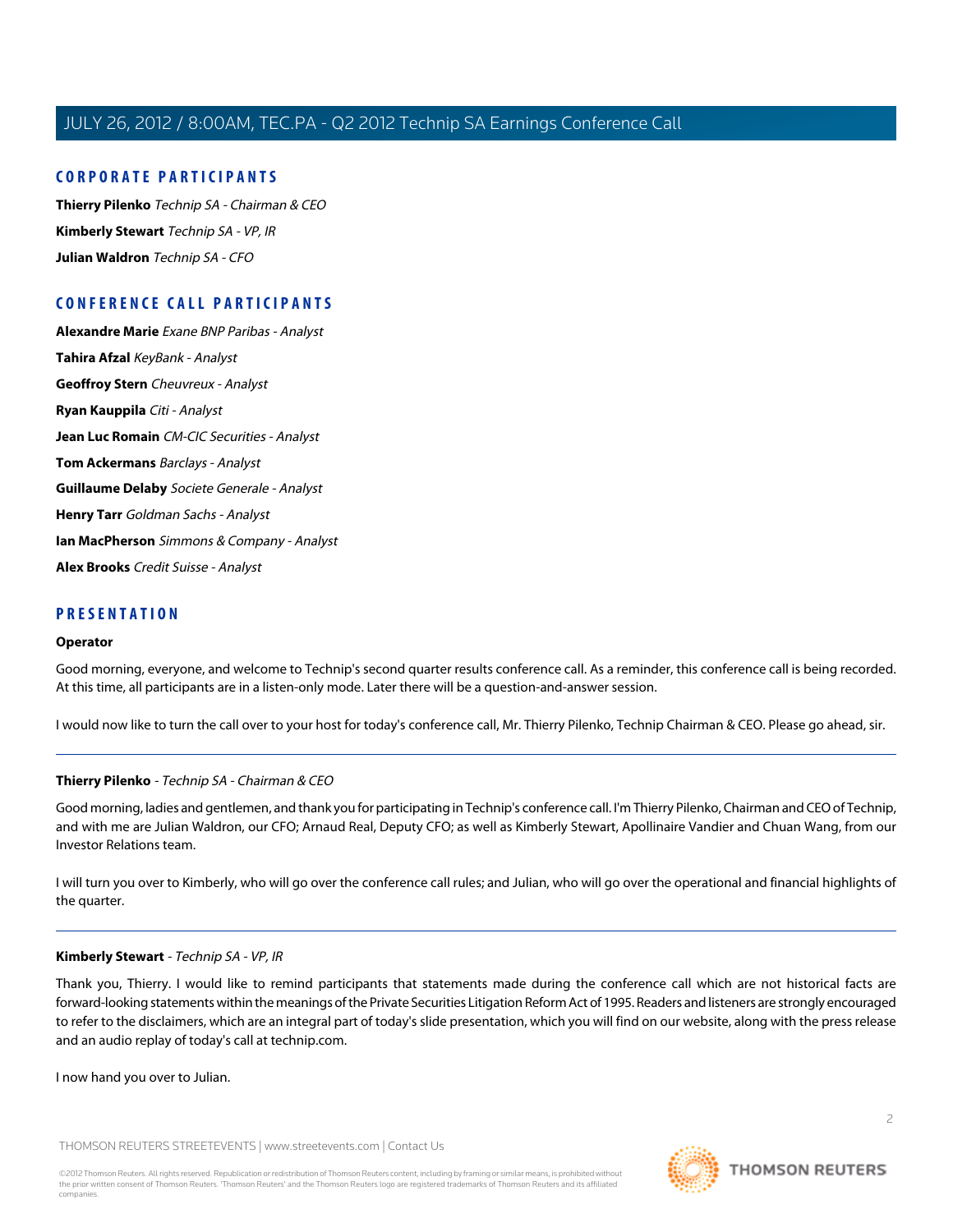# <span id="page-2-0"></span>**Julian Waldron** - Technip SA - CFO

Thank you very much, Thierry and Kimberly. So good morning, everybody. I will start on a slide on order intake, slide 5.

So second quarter revenue and profit were fully in line with our objectives. In Subsea activity, we're strong across the regions, and in Onshore/Offshore our major projects continue to move well through their construction phases.

Order intake was at a high level, just over EUR2.5 billion, and that reflects good geographic spread and some good positions in technology, and our backlog therefore ended at EUR12.7 billion for the half.

So on slide 5 you can see that our Subsea segment order intake in this quarter is similar to the last quarter, if you strip out Quad. That contract in Q1 was around EUR600 million in the North Sea. So in the second quarter we continued to have a good volume of medium-sized contracts, some larger, like Boyla, and smaller contracts. And that amounted to a solid EUR1.3 billion order intake.

Looking more closely geographically for Subsea, we've been in a position to expand into some new markets, thanks to -- in part to the acquisitions over the last 12 months, such as the Middle East and Mexico, where in particular we're using our newly-acquired S-Lay and heavy-lift assets, and the know-how that goes with them.

These contracts are relatively small. At the moment they're not always of the level of pricing that we see in other markets, but it's another good early indication of what we can do to attract synergies from the acquisition made last year.

In the North Sea we were awarded, as in previous quarters, a large number of contracts, small- and medium-sized ones, as well as a larger EPCI contract, the pipe-in-pipe using our Reel-lay method for the boiler fuel development in Norway.

Asia Pacific has been strong throughout the half, and this I think is a positive development year on year. And we saw various awards during the quarter, such as Panyu in China, and we took the Prelude FLNG subsea installation contract offshore Australia, and that of course is tied in to the FLNG contract for Prelude, which we're also executing.

So overall, we look at Asia Pacific as one of the areas with the strongest growth potential for Technip.

Our backlog in Subsea therefore ended the half at just shy of EUR6 billion.

On slide 6, for Onshore/Offshore, the order intake was EUR1.2 billion. We took a second FLNG project for Petronas in Malaysia, that's FLNG 1. This is the second such technology to be FID'd in the industry, and I think this reinforces our leading position in the FLNG market. It also demonstrates our ability to capitalize on the internal know-how and skills developed around FLNG, and to spread those into different operating centers around the world.

Project is a services agreement contract, and this is in line with what we want to do, in terms of managing our risk profile; and it gives us an opportunity to continue to take FLNG contracts over the next year or so.

In the Middle East, our backlog is moving in the right direction across both of our segments, Onshore/Offshore and Subsea. Noteworthy though this quarter is for our Onshore teams to have taken a large EPC project for an elastoma development. This is a high technology petrochemical project in Saudi Arabia, and I think it underlies the success of the investments we make in technology, and in focusing on projects where we can add particular value to our customers.

The flow of FEEDs continues to be good. We've taken FEEDs for example, for the Mad Dog Phase II Spar in the Gulf of Mexico, and the Tobolsk polyethylene project in Russia.

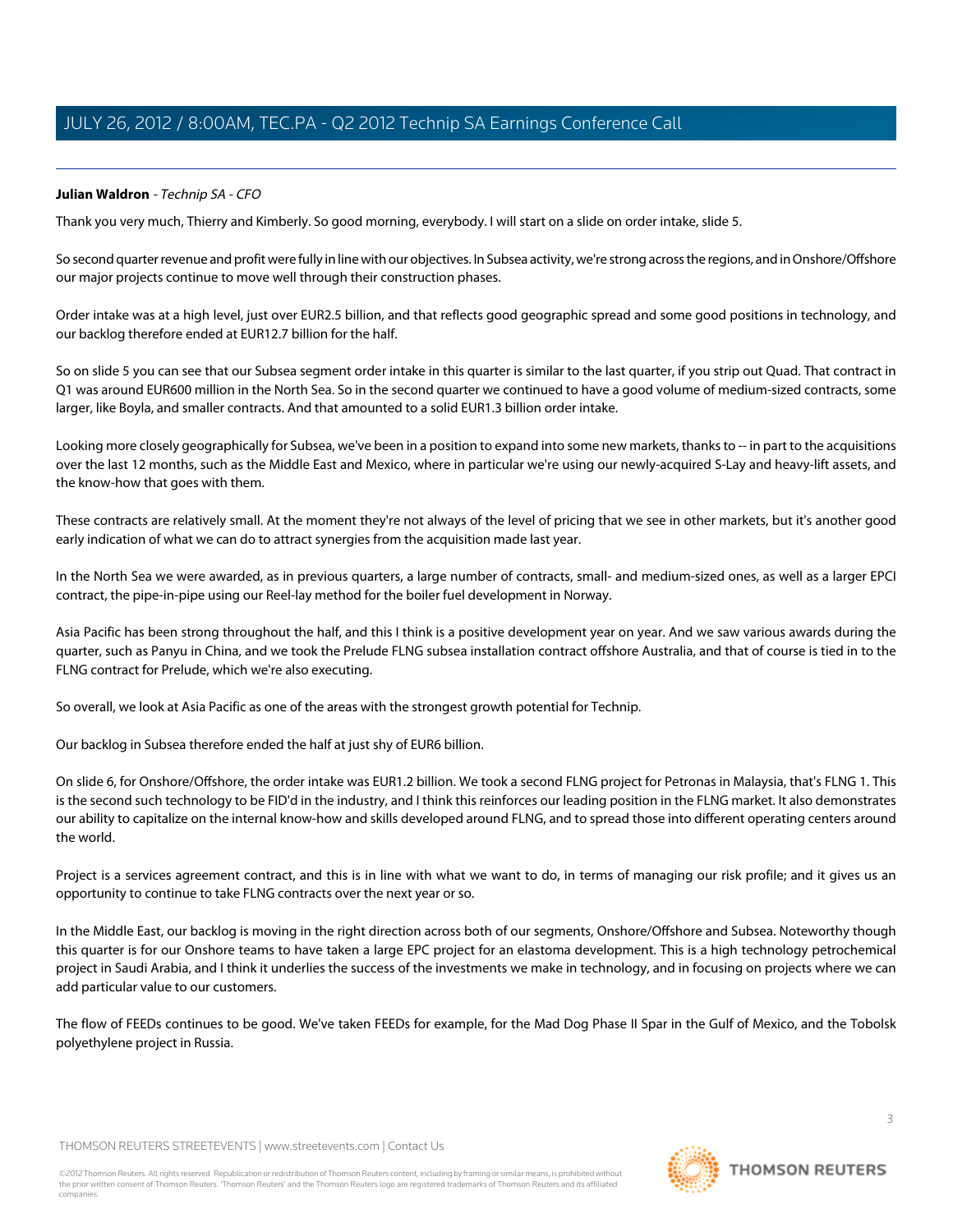I'd note that there are some projects which we've announced in July, which are in the second quarter, but some projects, such as, for example, the Luva spar are not in our quarter 2 backlog.

Overall, I think we would characterize July as being a good month, both for order intake, LOIs and for continued activity in terms of tendering.

On slide 7 if I can turn to the P&L and start with Subsea; busy on a lot of projects across different phases in different parts of the world. I'll comment on three projects. We delivered the Deep Capixaba export pipeline project in Brazil ahead of schedule, in fact quite significantly ahead of schedule. In the Gulf of Mexico, we've now completed the pipelay works for the Line 56-57 project. And the 1201 started her first S-Lay project for Liwan in China.

Overall, Group vessel utilization was 74% in the second quarter. As you would expect, this is a better performance that quarter 1. As I think you might also expect underlying that 74% is a very good utilization for the flexible pipe and the Reel-lay vessels and our construction fleet, and the S-Lay and heavy-lift vessels, the acquired vessels if you will, were working well, but with a lower level of utilization. I think that's in line with our expectations at the beginning of the year.

The first quarter profit and revenue; revenue rose almost 50%, and the operating profit from EUR112 million to EUR146 million. The margin is bang in line, I think, with what we expected to be at this stage, and enables us to confirm the full-year guidance.

Slide 8 Onshore/Offshore, a couple of projects to comment on. The Jubail refinery continues to advance well. Engineering and procurement activities are nearly completed and construction works continue. In Malaysia, we've begun the sea works on the RAPID refinery and petrochemical complex. This has driven revenue up by around 7% year on year, and the operating margin at 7.1%. So again, overall, we're where we expected to be, I think, at this stage of the year.

So summing that up on slide 9 and looking at the Group overall. With strong revenue growth, we have a substantial increase in EBITDA and in operating profit year on year. Underneath operating profit there was a swing in the ForEx impact, the mark-to-market impacts of hedging contracts. This has always been a volatile part of our P&L. It was positive last year; this quarter it's negative. There's no particular underlying trend that I'd note there. It will continue to be volatile.

The tax rate was impacted by the geographic mix of our project in this quarter, impacted positively, and came in just above 26%.

Looking at the balance sheet and cash flow on slide 10. The process of purchase price accounting for Global Industries is nearly completed. There are a few things which will remain to be adjusted in the second half, but we are pretty much done. No material changes to the assumptions and expectations that we had at the time of acquisition and that we outlined at the start of the year. There are no amortizable intangibles and, therefore, all differences related to purchase price is therefore credited to goodwill.

The goodwill mainly corresponds to the synergies that we expected to see in the acquisition. And I think the order intake, and the way that the cost synergies are being developed, are bang in line with what we expected to do.

Lastly, I'd note that we raised EUR325 million in very long-term debt in the month of June; 10, 15 and 20-year private placements.

Cash flow on slide 11. The second quarter is traditionally one in which our cash declines and this year was no different. Compared to the second quarter last year, we had EUR88 million in additional CapEx, which I want to come back to; and EUR54 million in dividends and in share repurchases to meet employee compensation plans.

Working capital movements were more negative than last year. The principal reason for that was increased cash tax payments in the quarter, notably in France.

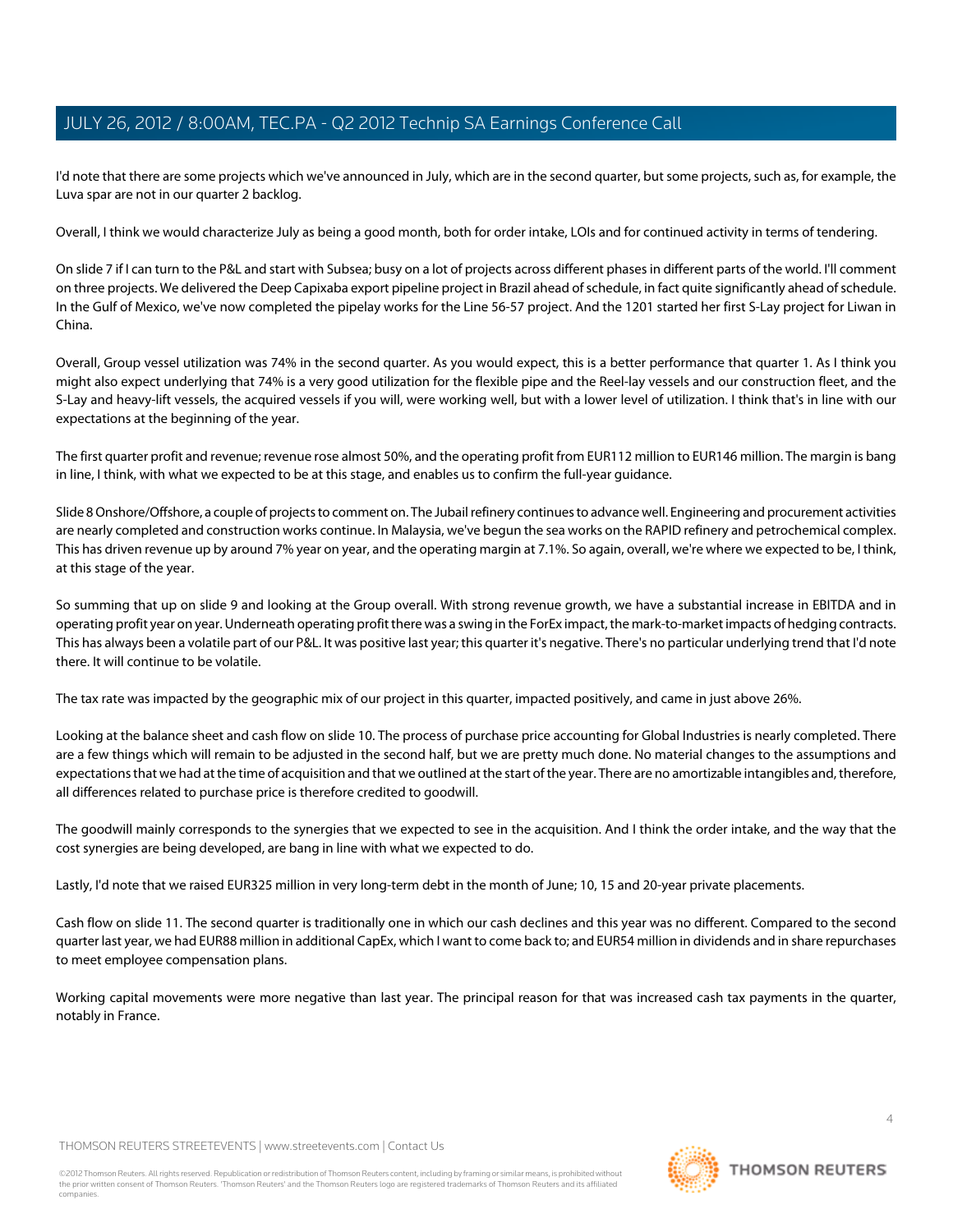So a final word on CapEx. We're putting in a sustained effort this year to move our CapEx along as fast as possible. If we can get the assets in place earlier, we have the business for them as you will understand. And so we're accelerating cash payments where we can to secure better terms, either financial terms, or delivery terms, or other terms. We're also adding some CapEx programs.

The main programs that we planned during the course of 2012, they're listed on that slide 12. I'd note that we've secured the main equipment for the Acu facility in Brazil. We've done the same, and are moving well through the construction phases in Newcastle for the expansion of the umbilical facility. And we are on schedule for the CapEx expansion, particularly around logistics and carrousels in Angola.

You'll have seen that we have expanded the fleet during the quarter, and over the last 12 months, in fact, with some charters. The charter of the North Sea Giant construction vessel; we've spent some additional CapEx around an umbilical spread for that vessel. And we announced earlier this week a multi-year charter for a construction vessel to be new built in Norway. And we've kept an option to purchase that vessel in due course.

Overall, I think our CapEx, which we expected to be between EUR350 million and EUR400 million at the beginning of the year, will exceed EUR400 million, and we'll give a further view on that with our Q3. And with that, I'll hand back to Thierry.

# **Thierry Pilenko** - Technip SA - Chairman & CEO

Thank you, Julian. So moving to our priorities and outlook, I'll start with the backlog on slide 14. This quarter, our backlog grew for the fifth consecutive quarter, reaching a record of EUR12.7 billion. And our Subsea segment continues to be very dynamic across the board; while Onshore/Offshore technology was essential to win new projects.

Visibility for next year is similar to what we had at the same time one year ago but this visibility is strengthening for 2014. We have now more than EUR4.4 billion of contracts for execution in 2014 and beyond versus EUR1.8 billion at the end of the second quarter 2011 for 2013 and beyond, which provides us very good visibility for our teams and our shareholders.

This backlog remains well diversified, reflecting our strategy and the market trends. Subsea continues to strengthen, in particular in the North Sea, with larger and more complex projects. While the growth in Asia Pacific starts to materialize in our backlog both for our Subsea and Onshore/Offshore. Technology and geographical diversification have been essential to renew our Onshore/Offshore backlog. I'd like to highlight the Halliburton project that Julian was talking about in Saudi Arabia.

And also, two new fairly large engineering and procurement services contracts, for the Ichthys FPSO and Petronas FLNG, which provide revenue flow with limited risk exposure.

On slide 16, looking ahead we continue to see strong bidding activity in nearly all our markets, with no impact so far from either the lower market price of oil, or the economic issues affecting Europe. Our customers remain extremely focused on their operations and their CapEx programs, particularly upstream.

Onshore US; petrochemical conceptual studies and FEEDS are being awarded, and we could see some significant investment decisions in petrochemicals in the next 12 to 18 months.

In general, we continue to see a very high level of interest in downstream projects, particularly in fast-growing countries, but the timing of the awards is often uncertain, and we'll come back on that. But on the other hand, Offshore developments are more predictable, with particularly good visibility in the North Sea, Gulf of Mexico, Middle East, Asia Pacific and Brazil.

Now moving to Offshore Africa, both East and West Africa; a number of large projects are being discussed now, and are currently expected to be awarded in the next 18 months.

To accompany our clients, and to support this positive market environment, we're investing to enhance our position, continuously recruiting talents and ramping up our CapEx program as Julian described.

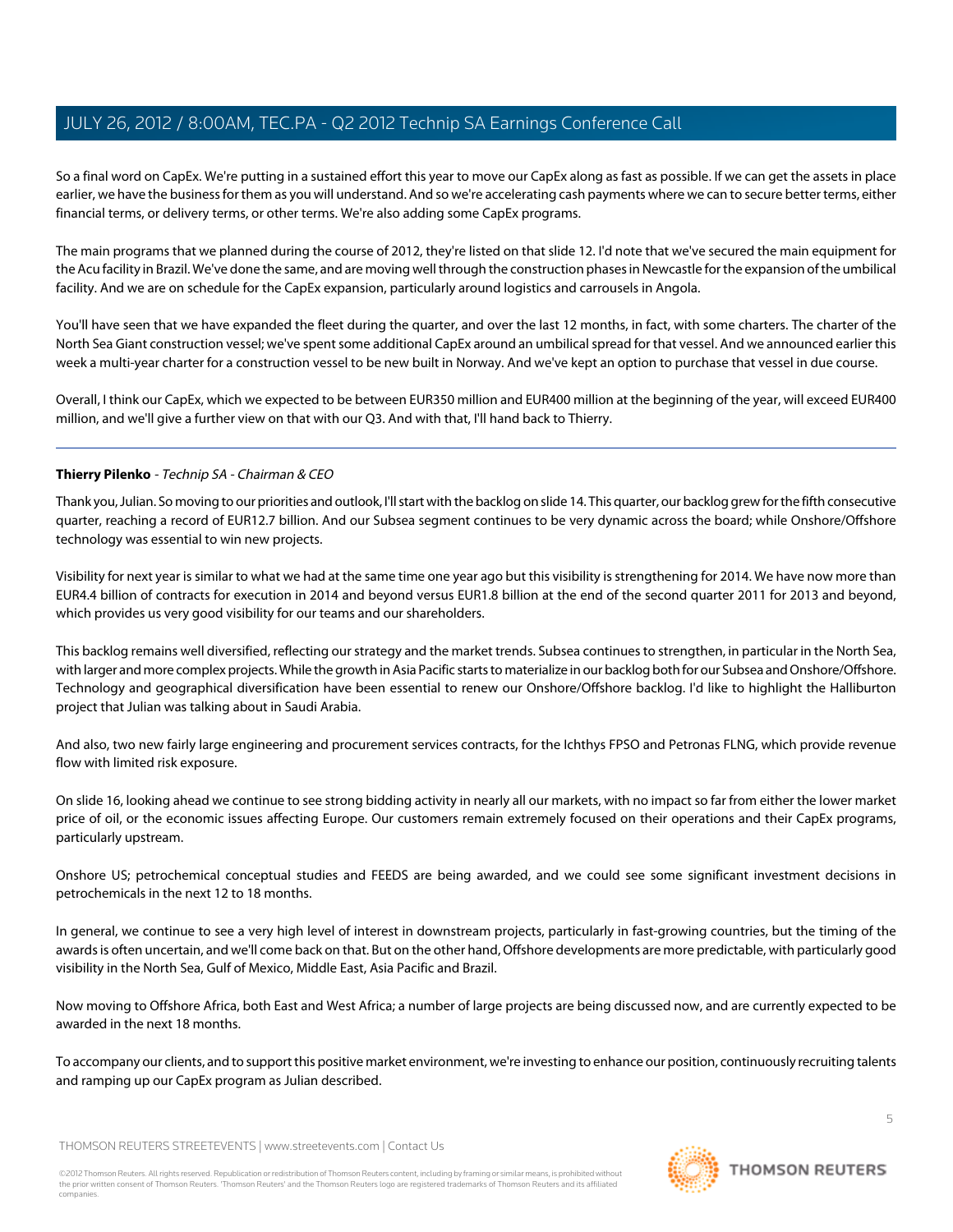Our second flexible manufacturing plant in Brazil is advancing and will address the needs of the pre-sold developments. We continue to reinforce and [marginalize] our fleet, increasing our installation capacity, securing support vessels through opportunistic charters, and renewing our older assets.

As Julian said, we took long-term charters on two construction vessels, the North Sea Giant, which is already in operation, and on a new build which will be delivered in the first half of 2014. In parallel we have retired two older vessels, the Asiaflex Installer and the (inaudible).

Moving to Onshore on slide 18, in May we have announced the acquisition of Stone & Webster Process Technologies, which is a division of the Shaw Group, with the objective to broaden and strengthen our technological content and our talent pool in the Onshore business, grow Technip revenues from technologies, and strengthen our capacity to be involved in projects at a very early stage.

This is going to be particularly important and timely to address the US shale gas market with the development of new petrochemical (inaudible). But also to develop the project management consulting business of Technip worldwide. We should close this acquisition in the next few months.

On slide 19, and in line with our backlog and activity growth, we have steadily invested in new talents, both quantitatively and qualitatively. It's very important that we build the workforce that is in line with the growth of our backlog. So in fact, over the period since 2007, we have added more than 9,000 employees to our permanent workforce, and we have recently crossed the 30,000 employees milestone this quarter. Recruiting in regions and markets with strong growth, continuing reinforcing our national content, as illustrated in the pie on slide 11.

So with this, moving to slide 20, we reiterate our 2012 financial objectives, and confirm our full-year outlook for both our Subsea and Onshore/Offshore segments will grow. And the Group revenue we confirm should be between EUR7.65 billion and EUR8 billion. We continue to target operating margins of around 15% for Subsea, including Global Industries of course, and between 6% to 7% for Onshore/Offshore.

Before I conclude this statement, I would encourage you to look at the slide, which is a very nice picture actually, of two of our flagship vessels, the G1200 and the Deep Blue, working together in the Gulf of Mexico around the spar which is the Red Hawk spar, so two key assets of Technip, and one spar that was built by Technip several years ago. And as you can see, we have been mixing and integrating the two types of assets to better execute large projects.

So this concludes our comments, and we are now ready to take the questions you may have.

# **QUESTIONS AND ANSWERS**

#### <span id="page-5-0"></span>**Operator**

(Operator Instructions). Alexandre Marie, Exane BNP Paribas.

#### **Alexandre Marie** - Exane BNP Paribas - Analyst

Three questions from me please. First of all, it seems that in Q2, you guys have been a lot more successful than your competitors at grabbing new orders. So what do you think has made you more successful than your peers?

Second question is, last quarter you mentioned in your press release client concerns on resource availability, and tightening of the supply chain. Are you still seeing this trend continuing, and are you seeing some clients trying to address the issue of resource availability, even in the current economic environment?

And finally, a question on spars. You got the Luva and Lucius EPC contracts for the [spars]. You're doing the FEED for Mad Dog as well. If BP was going ahead with the Mad Dog spar, would you have the capacity at the Pori yard to build this Mad Dog hull on top of Lucius and Luva? Thank you.

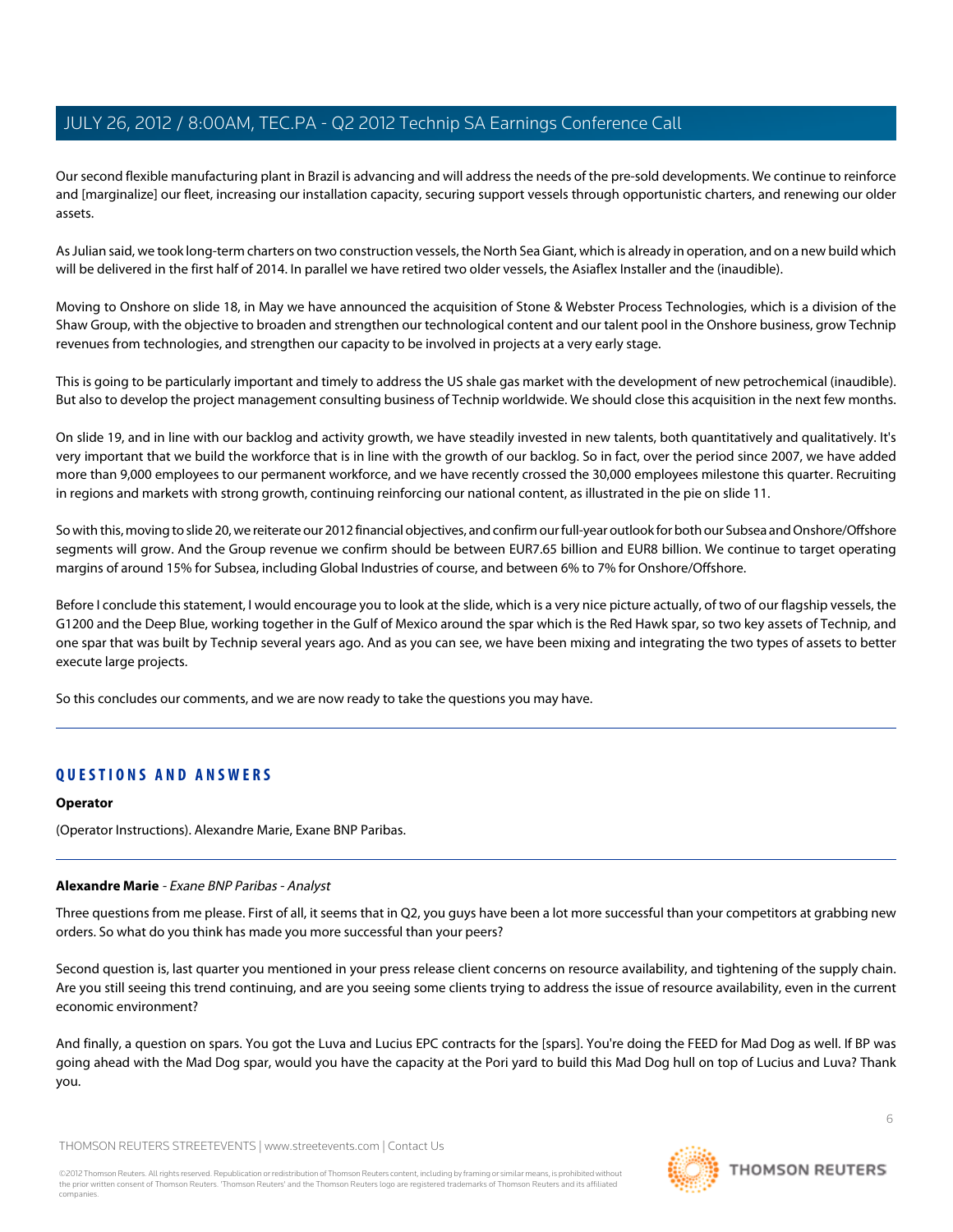# **Thierry Pilenko** - Technip SA - Chairman & CEO

Okay, well three very good questions, Alexandre. I'll start with the first one; being more successful than our competitors. I'm not sure we need to compare ourselves on a quarterly basis to our competitors, but what I would say is that in general, there are several things that are helping us grabbing those contracts, and building a book-to-bill ratio which is greater than 1.

The first element I think is we are present in very diverse markets, whether it's the North Sea, Gulf of Mexico, Latin America, both Onshore and Offshore; Africa, Asia Pacific, Middle East. All the regions have contributed to the order intake.

The second element is that many of the projects that we have won actually were technology driven, and technology made a difference, whether on the Subsea side it was S-Lay, Reel-lay, flexile pipe technologies. Or in the Onshore side, as we said, this was technological projects like the one won in Saudi Arabia.

For Offshore, as you've seen, we have built over the years a strong position on FLNG, and we have won the second project going into FID which is the Malaysian project, which is very good news for this technology. So again this is a technology win.

And we recently announced the Luva spar, which is again a technology that Technip masters very well for many, many years now. So before I talk about the clients, I'll answer your questions about the spars in general.

Yes, finally, our shipyard in Pori is working on a spar, which is the Lucius spar, and currently fabricating this spar; this spar is on time and on budget. We have announced the Luva spar; Luva will be built in Korea. So the fabrication will be done by Hyundai in Korea. And the reason for which we have done that is because we want to make sure, given the visibility that we have on the spars that are coming on the horizon, that we have more options than just the Pori yard to deliver those spars.

So should BP or any other customer, because there is more than BP looking at spars, decide to do another spar, say by the end of this year or more likely some time during the first half of next year, we will have the capacity in Pori. And in the future then, as we develop Luva, we will have two shipyards that will be able to deliver those spars; our own shipyard in Pori and the Hyundai shipyard in Korea. So we don't see any bottleneck because we implemented this strategy of diversifying our spar fabrication.

Going back to your questions about the client concerns on resource availability. I think this is pretty much the case, and this is why we reacted and not this quarter, but we started to react many, many quarters ago, and I would say even many years ago, building up our workforce around the world. You can see that our workforce is much more diversified, even if we have continued to grow in our European centers. The greatest growth that we have seen was actually in Asia Pacific, and in places like Brazil. But we will continue to grow the workforce, and in parallel, we have to grow our assets, which is exactly what we are doing with the investment in our CapEx, but also these are long-term charters that we are taking.

So I have seen absolutely no change so far in the plans that it should regarding building up either internally, or through the supply chain, a stronger capacity, because the outlook seems to be still pretty robust.

#### **Alexandre Marie** - Exane BNP Paribas - Analyst

Thank you very much.

#### **Operator**

Tahira Afzal, KeyBank.

THOMSON REUTERS STREETEVENTS | [www.streetevents.com](http://www.streetevents.com) | [Contact Us](http://www010.streetevents.com/contact.asp)

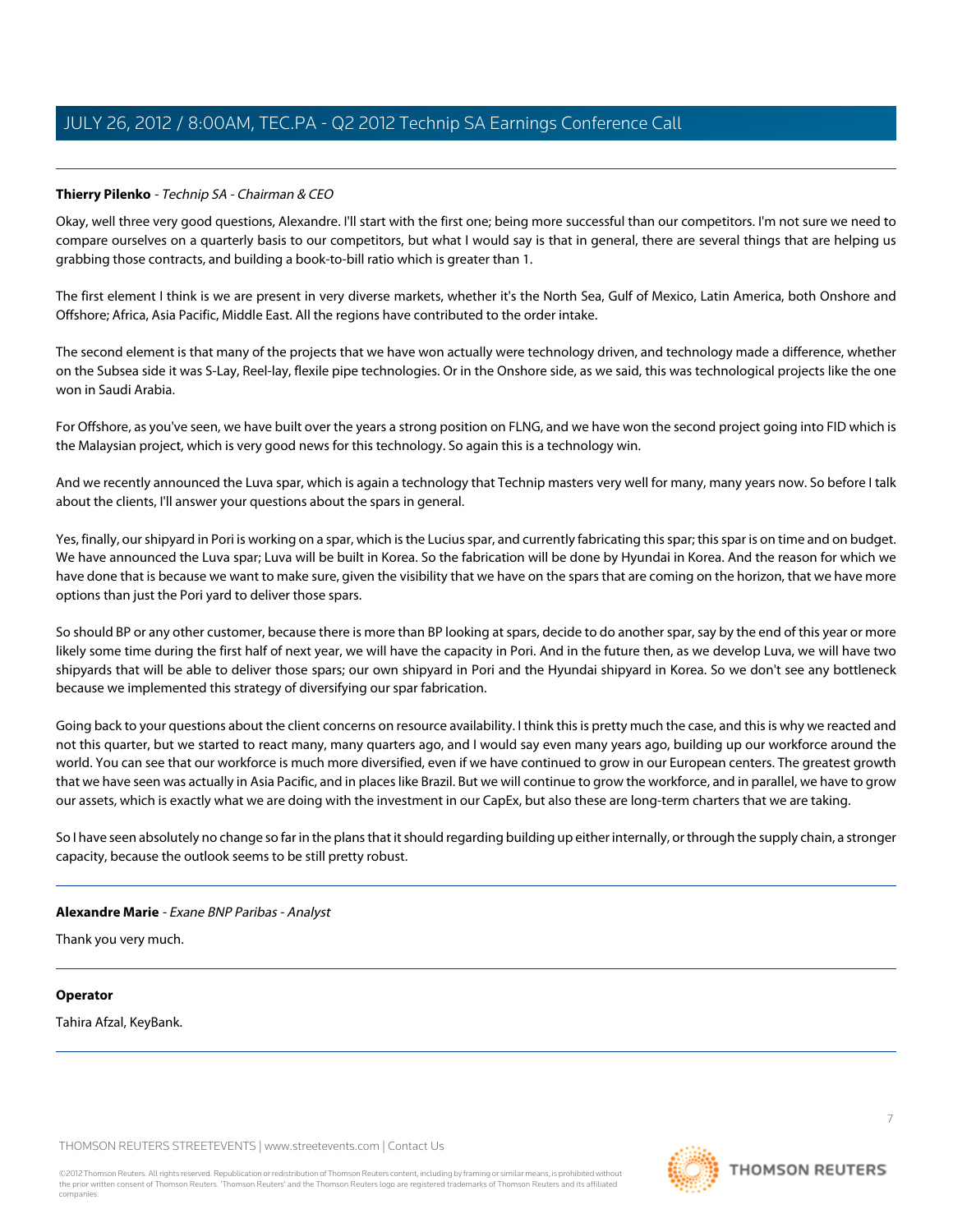## <span id="page-7-0"></span>**Tahira Afzal** - KeyBank - Analyst

First of all, many congratulations on a strong quarter.

#### **Thierry Pilenko** - Technip SA - Chairman & CEO

Thank you.

### **Tahira Afzal** - KeyBank - Analyst

The first question I had was really in regards to the shale opportunities, and really the trickle down you talked about in regards to petrochemical opportunities and chemical opportunities in North America. We've talked about sponsors for project continuing to really indicate that they were not really pushing the projects out on a very broad level.

Could you talk a bit about whether really the slight slowdown we're seeing now in North America is really impacting any of those opportunities? Or whether these are long-term opportunities in terms of their outlook, and hence are less sensitive to near-term fluctuations.

### **Thierry Pilenko** - Technip SA - Chairman & CEO

Okay. Well I think the slowdown that you may be referring to in North America relates probably mostly to the drilling activities, because it is clear today that because of the high drilling and fracking activities over the past few years, that we are now in a situation of over-production for gas, and particularly shale gas in North America. This is actually what is creating the opportunity for the downstream activities.

Now the opportunities I would classify into three different categories. One is the North American market is seriously evaluating the construction of LNG plants to export gas. Although I think there are some discussions at government level, particularly in the US, whether this gas should be exported or kept in America. The second element is I think we're going to see a pretty strong interest in gas to liquid, which is in that case transforming gas into gasoline so that it can be used in cars for transportation.

The third element which I mentioned pretty strongly was about petrochemicals, where you're using the gas as a feedstock in that case to build ethylene plants, and then the whole petrochemical chain, including fertilizer in some cases. So we should not take the slowdown of activity in the upstream part, in the production part, as an indication that there is a slowdown in America; it is just linked to the production.

Now this production has two advantages. The first one is that in addition to the methane production, which is the gas that we use mostly for energy, you are producing ethane, which is the feedstock for ethylene plants. On top of it, in many cases, this shale gas also do contain a certain proportion of liquids, which makes those shale gas formations do also present a potential for oil production. So all these things are actually creating an environment with low cost of energy, good feedstock, cheap feedstock for all the activities that I was talking about before.

So when we look at the current opportunities, we see several opportunities for ethylene crackers in North America, and opportunities for GTM, LNG, and probably for fertilizer further down the road. This is why it was so important for us to reinforce not only our technological content, with the Stone & Webster planned acquisition, but also our teams in North America, so that we can operate those projects in a very, very early stage providing the right technologies. So our perspective on these activities are actually pretty bullish.

#### **Tahira Afzal** - KeyBank - Analyst

Thank you ever so much, that was very helpful. I'll jump back in the queue.

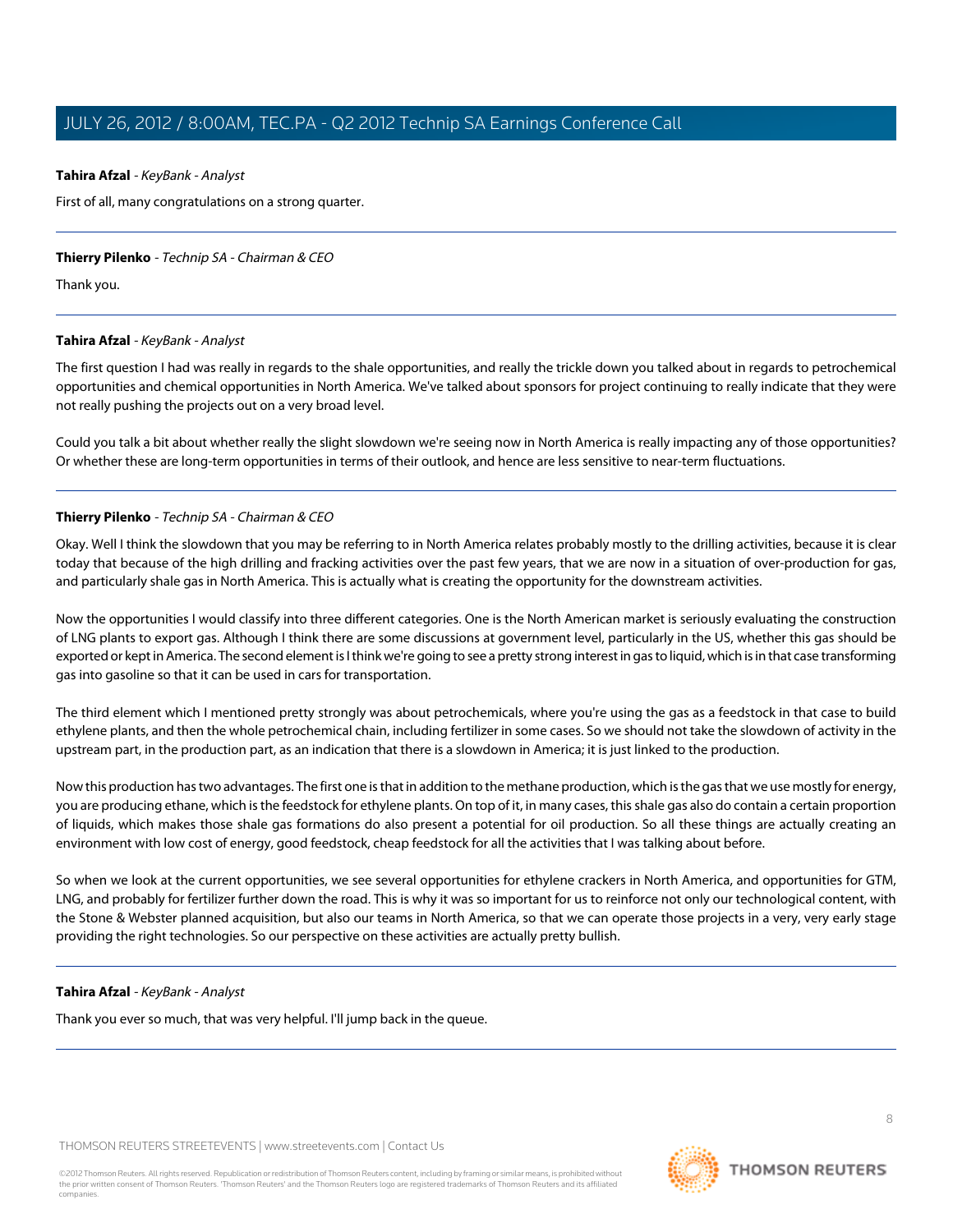# **Operator**

Geoffroy Stern, Cheuvreux.

# <span id="page-8-0"></span>**Geoffroy Stern** - Cheuvreux - Analyst

I have three questions; the first one relates on the Subsea market. I was wondering when do you expect the inflection point to materialize for the Subsea margin outside of the North Sea, or let's say the pricing upturn maybe you expect to materialize in other regions?

And if I'm not mistaken you still have to take a decision for the delivery of ultra deep -- for a new build vessel to tackle the ultra deepwater market by year end. Can you update us on this, and would it make sense for you to take a long-term charter as well to tackle this market?

My third question is in the Onshore business. Would it be fair to assume that the competition from new projects is more limited outside of the Middle East? So if you look at the South Korean competition, would you say that they are less active in other regions? Thank you.

# **Thierry Pilenko** - Technip SA - Chairman & CEO

Thank you very much. Let's start with the Subsea market and the pricing in the Subsea market. We have said already several quarters ago that we started to see a pricing strengthening in the North Sea, which is where the capacity was the tightest, and we have continued to see that. In the other markets, it's still very variable. I wouldn't talk about inflection points worldwide and so forth, but I would say that we are now in a situation where we can probably be a little bit more selective about the projects that we're going to take.

So it's not so much the pricing itself, the overall pricing, it's more what are the projects that are the most attractive in terms of returns, and in terms of risk profile. Knowing that over the next 12 to 18 months we are going to see some very large projects being awarded in Brazil, in Africa, both East and West Africa, but also in Asia Pacific. In addition to that, we also see that field development, full field developments, are taking place again in the Gulf of Mexico.

So other than talking about an inflection point across the board in the market, I think we just have to make sure that we target the right projects. If we target the right projects, then we will see the trend going back project by project over time into the right direction to an improved overall margin, provided we execute well. Because I remind you that a big element of the margin is actually the quality of the execution as always.

Now ultra deepwater assets; as I said, we will probably be a little bit more open by the end of the year about what are the options that we are taking, if any. Everything is open, it's too early to tell you whether it's going to be a charter, a new build, or any type of arrangement. But this is something we are currently studying, so we'll have more news by the end of the year.

Onshore competition, is it more limited outside the Middle East? I would say no. We see pretty strong competition including Korean competition, particularly in Asia Pacific but also in Latin America.

Again, what I would say, for the Onshore business, it is important that we start very early understanding the technological choice of our customers, and participating to the field, and positioning ourselves as early as possible, so that in some cases, when it's appropriate, we could have direct discussion and direct awards on some of these projects. But I would not say that the Korean competition is just limited to the Middle East.

# **Geoffroy Stern** - Cheuvreux - Analyst

And just if I may, just coming back to the Subsea. And you mentioned that very large projects are set to be awarded by the end of next year. On those projects, do you see a change to the competitive environment? Do you see new entrants chasing projects even for the biggest -- for the largest one? Or would you say that it's very comparable to the competitive situation you have had for the past few years?

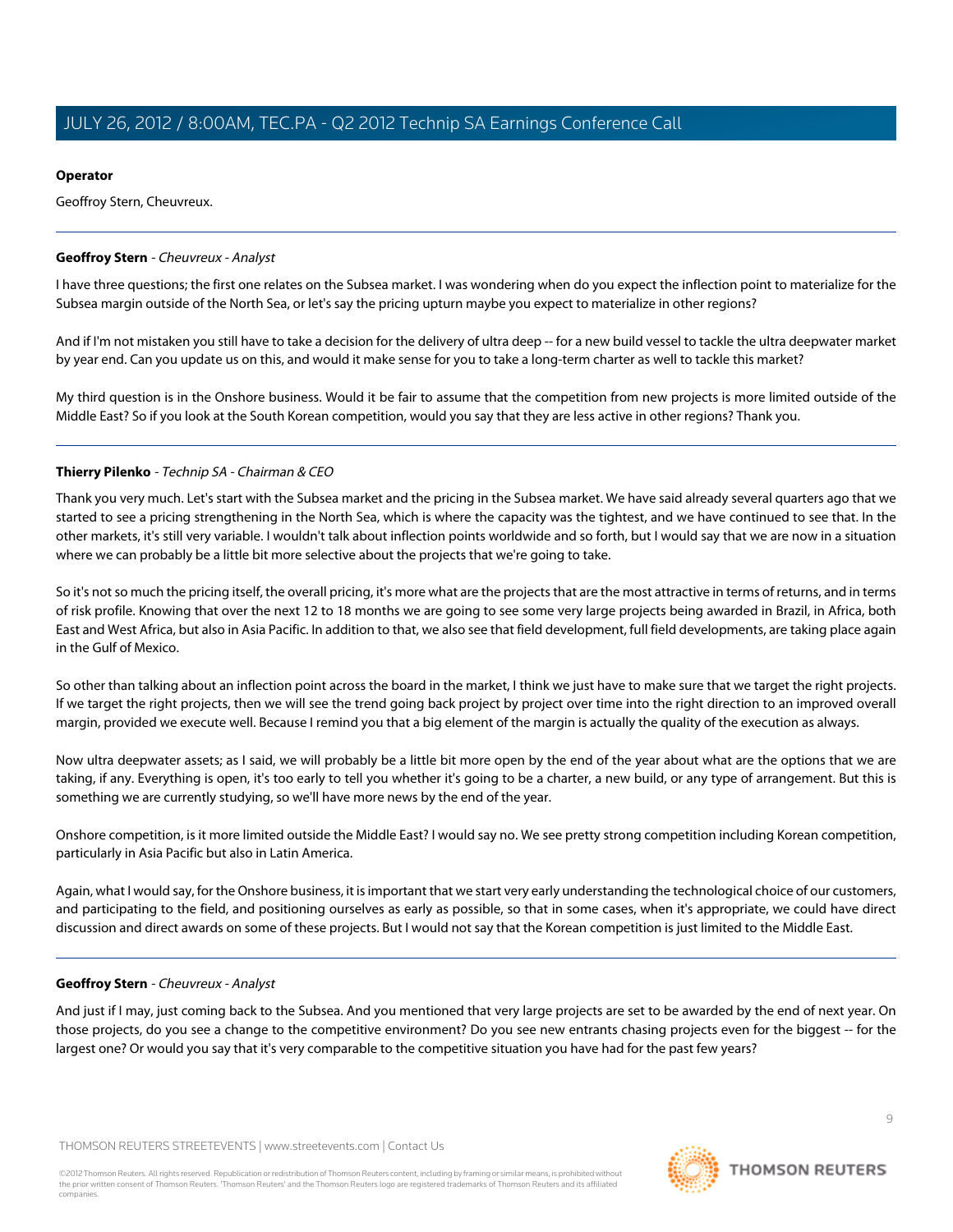# **Thierry Pilenko** - Technip SA - Chairman & CEO

I think for projects that are 1 billion-plus, whether you take in dollars or euros, but \$1 billion-plus, I don't see our clients taking the risk of going to second tier players.

Now what we will probably see is that this project has a very complex and comprehensive scope, including shallow water and deepwater, and FPSO installation, and so forth; a very, very (inaudible) obviously. We will probably see alliances between different players to execute those large projects. Because probably nobody has all the assets to do it on his own. And also, it's probably a good thing to improve the risk profile of these large projects. But the main contractors I think will still be the key top players.

#### **Geoffroy Stern** - Cheuvreux - Analyst

Okay. Thank you very much.

### **Operator**

<span id="page-9-0"></span>Ryan Kauppila, Citi.

# **Ryan Kauppila** - Citi - Analyst

On West Africa, you seem confident that some large awards are relatively imminent, but yet we've seen some perpetual delays on those large awards. Is there anything that gives you any tangible sense that those awards are getting closer to being awarded? And given that there's been a lull in activity there, is the competition particularly acute on these early awards?

# **Thierry Pilenko** - Technip SA - Chairman & CEO

West Africa, as you know, I didn't say that we are going to see awards which are imminent. I said 12 to 18 months. And in these 12 to 18 months, some of the African projects I think will go ahead.

The situation has not changed significantly in the sense that we still see Nigeria being pretty slow, even if from what we hear, there might be one project, the [Agena] project could be sanctioned before the end of the year or early next year.

But obviously, if you look at the type of projects that we have there, potentially on our radar screen (multiple speakers). Sorry.

So going to West Africa. The larger projects are probably -- the largest projects are probably in Angola, in particular with Block 32, but not only with Block 32, that's one of the large projects over there. We're going to see projects of small to medium size in Equatorial Guinea and medium to big in Ghana for the next phase of [gas].

Then on the other side of the Continent, in Mozambique, probably more towards the end of that 12 to 18-months period, for a very good reason. I think in Mozambique, we're going to probably see a different group of operators within the next 12 to 18 months. The discoveries are very big.

And, as you all know, there are discussions between the companies that have made this discovery and potentially newcomers. And it's unclear today what type of solutions is going to be implemented for Mozambique. It could be a mix between standard LNG and floating LNG. In any case, there's a very significant amount of subsea work.

So I wouldn't say there is more delays in Africa than there was before, but definitely now some of the operators are very keen to make decisions on the larger projects and I would say particularly in Angola, and at least for one project in Nigeria.

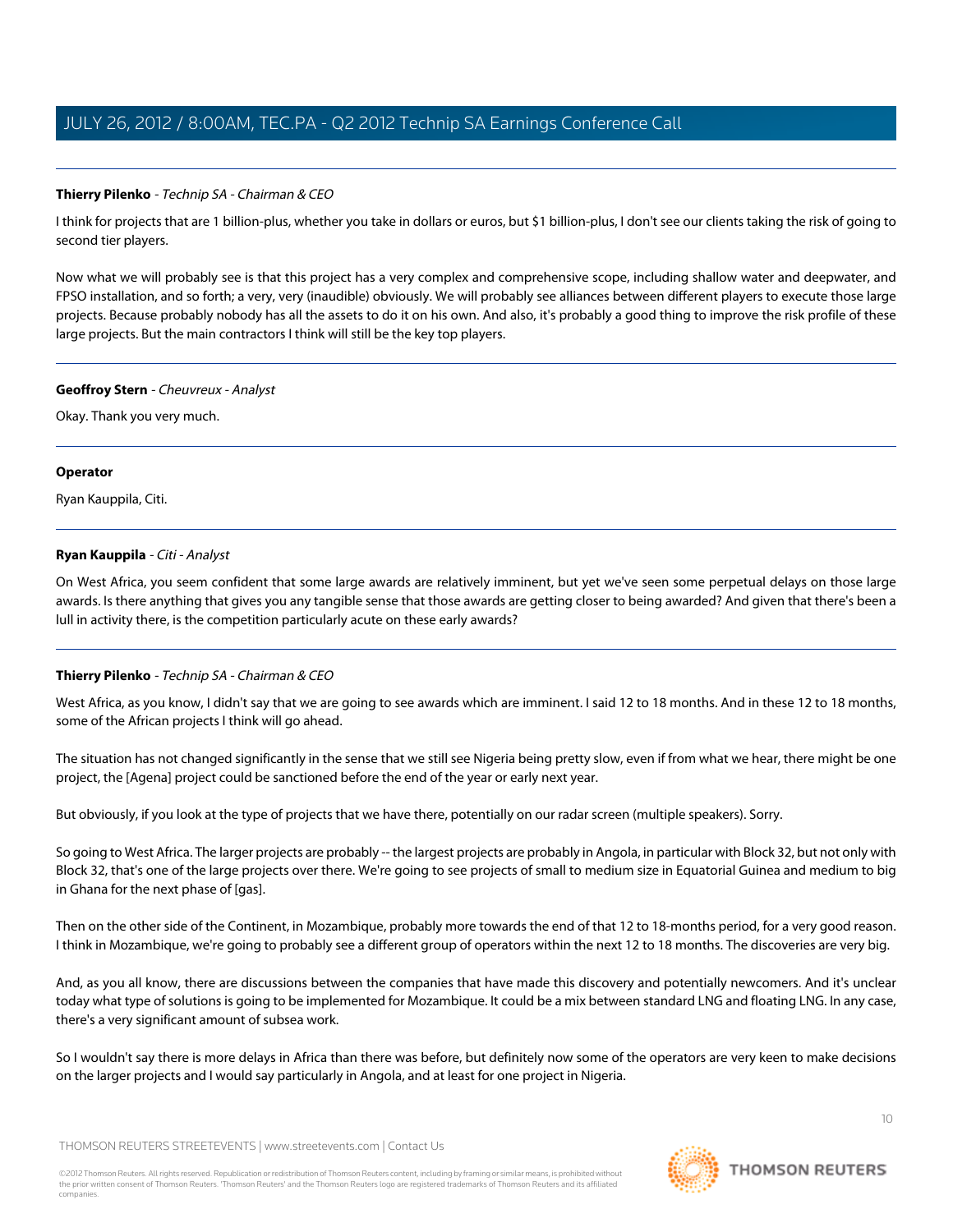## **Operator**

Jean Luc Romain, CM-CIC Securities.

### <span id="page-10-0"></span>**Jean Luc Romain** - CM-CIC Securities - Analyst

You went through our contracts using Global Industries' assets which are starting to be exited in the second half of this year. Could this have a positive impact on your Subsea margins enough to move (inaudible) around 50% from slightly below to slightly above in the second half?

### **Thierry Pilenko** - Technip SA - Chairman & CEO

Julian?

### **Julian Waldron** - Technip SA - CFO

Jean Luc, thank you for the question. I think the most important thing for us to say is that the performance of the acquired assets and teams in terms of winning projects, in terms of executing them is as we expected. In terms of extracting the cost synergies, the same is true. So I don't think there is anything new to say for example compared to the beginning of the year. And what we said at the beginning of the year around Global at this stage.

So our guidance for Subsea margins this year is around 15% and we indicated that clearly we went into the year with almost no utilization for the assets. There is more utilization as you move through the year. So that around 15% is reiterated today and I think everything we've seen in the first half in terms of performance and order intake is what supports that for the fleet as a whole, both ex-Global and ex-Technip.

So I think what we said at the beginning of the year is what we'd reiterate now.

#### **Jean Luc Romain** - CM-CIC Securities - Analyst

Thank you.

# **Thierry Pilenko** - Technip SA - Chairman & CEO

If I may add something, is that the Global Industries' assets and particularly the 1200 and 1201 are definitely allowing us to participate into larger contracts that I was referring to before, which not only have in field development but also deep-to-shore development. And obviously the jury is still out about who's is going to win what, but within the next 12 to 18 months we should see in tangible terms the translation of this strategy into order intake. And we can participate to these tenders.

#### **Jean Luc Romain** - CM-CIC Securities - Analyst

Thank you very much.

#### **Operator**

Tom Ackermans, Barclays.

THOMSON REUTERS STREETEVENTS | [www.streetevents.com](http://www.streetevents.com) | [Contact Us](http://www010.streetevents.com/contact.asp)

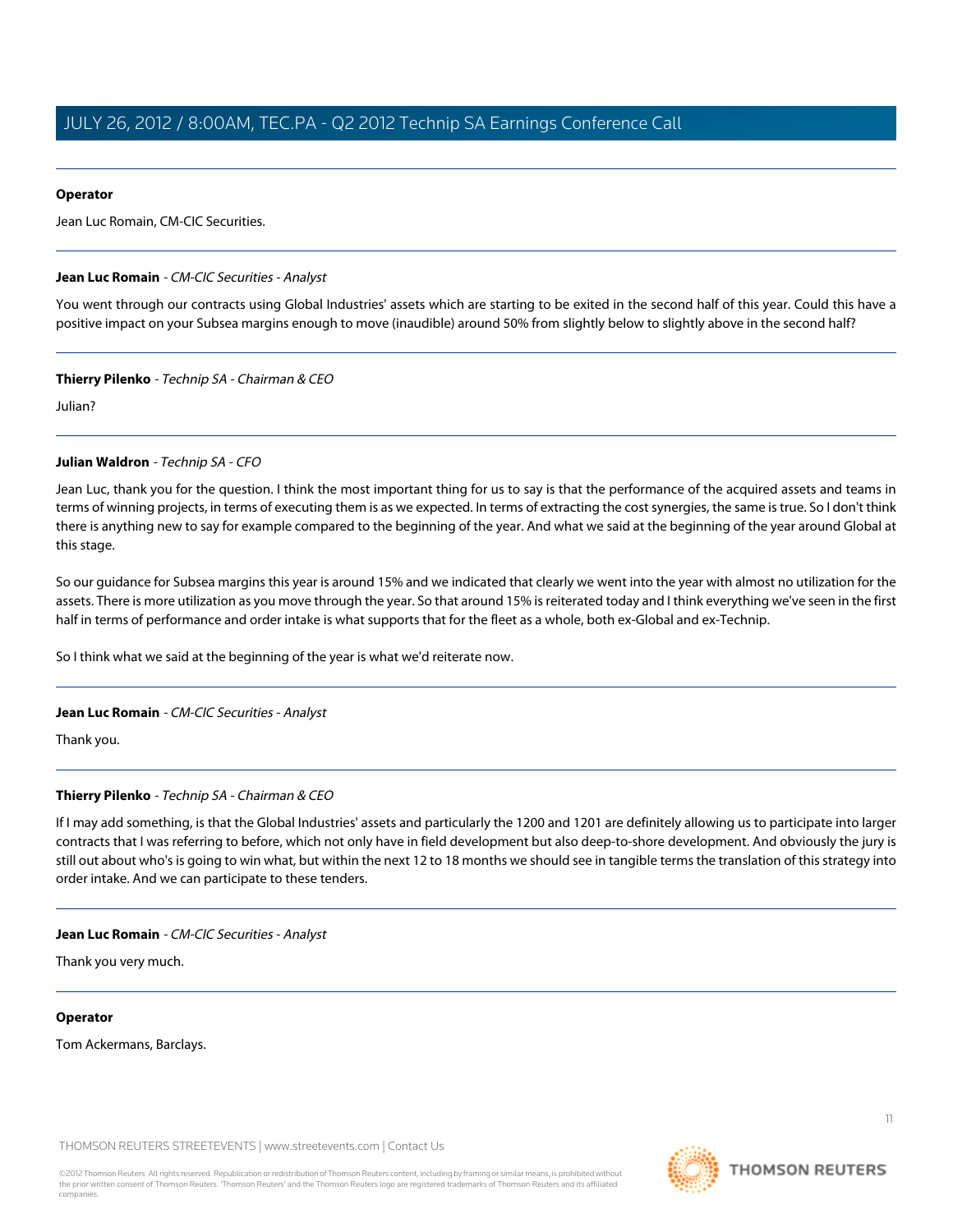# <span id="page-11-0"></span>**Tom Ackermans** - Barclays - Analyst

First of all, my compliments on that picture; it looks great indeed.

I'm going to try and ask Jean Luc's question in a slightly different way, and I have one other question. You previously said that Global was expected to make an operating loss of around EUR30 million to EUR40 million in 2012. If we look at the numbers, it seems that a lot of that has been made in the first half of this year. Is that a fair assumption? Or is there any comments you want to give around that?

And then secondly, on the Onshore and Offshore margin. I was wondering if you could give us some thoughts about how you expect that to evolve going forward. You've now signed the second floating LNG contract so I guess you're getting a bit better idea of what profitability levels could be on that. And I guess Stone & Webster should push margins up at least a little bit. Any thoughts there would be helpful.

#### **Julian Waldron** - Technip SA - CFO

Thanks for those questions. On the first one, forgive me, I don't think I have a lot to add to my previous answer. I think we've given the full-year guidance for Subsea. In the first half, you've seen the margins a little bit below 15% and we think margins for the full year will be around 15%. And I think the performance in terms of our ability to utilize the vessels and our ability to extract the cost synergies is pretty much what we expect it to be. So I think the picture that we said at the beginning of the year is pretty much unchanged in the middle of the year.

### **Tom Ackermans** - Barclays - Analyst

Okay, sounds good.

# **Thierry Pilenko** - Technip SA - Chairman & CEO

On the Onshore/Offshore margins, I can't say that we see anything different on what we have said so far, which is about 6% to 7%. Obviously when we move into more technologically rich projects like the ones that we already do, but that we'll do even more with Stone & Webster on these projects which are small contributors to the revenue but they may attract a slightly higher margin.

But you know, although the mix of our projects is always going to be projects that are at a very early stage and in which we don't recognize margins, projects that are well advanced in which we recognize the margins when we can and as appropriate when -- according to our rules. So no, at this stage, I would not forecast something meaningfully different in the way we see the margins on the Onshore/Offshore.

Now obviously, over time, maybe in several years as we move up into more technologically rich projects, maybe things could change, but not in the short to medium term.

#### **Tom Ackermans** - Barclays - Analyst

Okay. And in terms of your expectations around floating LNG, where we should classify the margins you're targeting in that part of the business?

#### **Thierry Pilenko** - Technip SA - Chairman & CEO

It's around this type of margins that we are talking about.



**THOMSON REUTERS**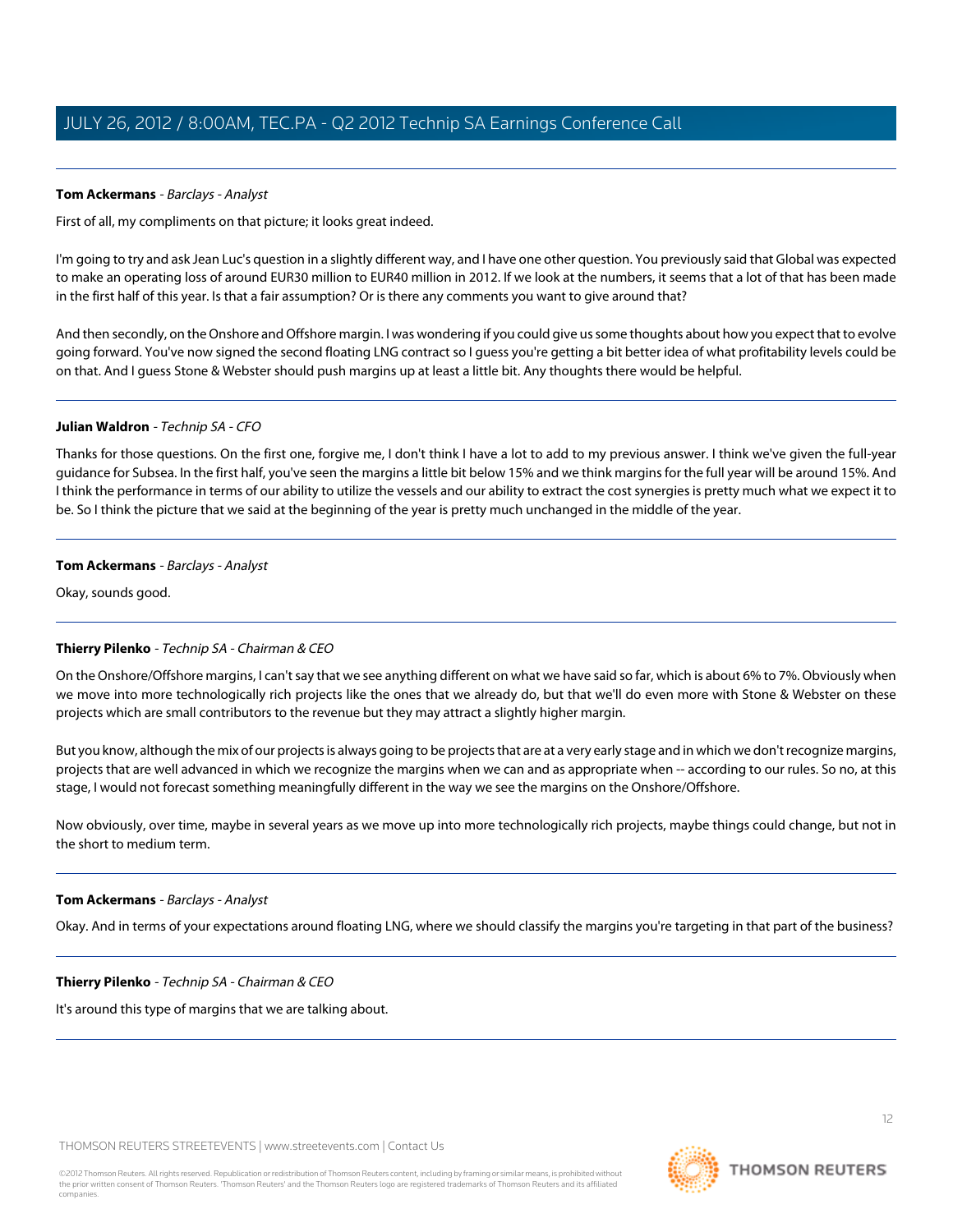# **Tom Ackermans** - Barclays - Analyst

Okay, thanks.

### **Operator**

<span id="page-12-0"></span>Guillaume Delaby, Societe Generale.

# **Guillaume Delaby** - Societe Generale - Analyst

I think it will be another question on your Subsea margin. So you just released 14.8% in Q2. I've been a little bit surprised because honestly I was expecting a little bit higher as I understand that the North Sea market is ahead of the others. But clearly, when you talk to ENPs management who are working in the North Sea, they are clearly telling you that the subsea market here and especially in Q2 has really significantly tightened. But really, really, really significantly.

So I just would like to have your opinion on when do you believe that this tightening is really going to impact your North Sea margin.

And also, if you can be more a little bit more specific regarding when we could have an increase in Subsea margin in the other regions. Thank you.

# **Julian Waldron** - Technip SA - CFO

Guillaume, thanks for the question. I think you focus in on some key aspects of the Subsea business at the moment.

And forgive me for going a little bit back in time, but during the downturn in the market, I think Technip was able to demonstrate resilient margins in Subsea and I think we would look at two elements to explain that, over and above good project execution.

The first was the geographic diversification. We were present in markets that were still growing in Subsea during 2008, 2010 for example like Brazil. And the second is because the pricing in the North Sea, which declined very fast, started to move back in the right direction, probably around 18 to 24 months ago. And we've been talking since Q2, Q3 2010 of an increase in tendering, leading for us to an increase in business.

So I think the impact of positive pricing in the North Sea is already present in the industry to an extent and is present in Technip to an extent in the resilience of the margins and in the fact that 2011 over 2010, there was a slight tick up.

And I think when we started this year, we said that were you to be able to strip out Global, the Subsea margins 2012 on '11 would be flat or slightly up on 2011. So I think we see pricing in the industry moving in the right direction, and the place where it's moving most with most momentum has been for some while in the North Sea and we don't see any change to that.

Where I think we may differ from some of the other companies to whom you talk is the type of projects that we take and the execution schedule for those projects. If you look at the way our backlog has evolved in Subsea, and Thierry mentioned it, it's evolved over the last couple of years from a very short-term backlog to a backlog which has quite long visibility out to 2014, '15, '16.

And at the moment, our customers are looking to secure resources, are looking to secure resources for long-term field developments. And a large proportion of the projects we're taking are for long-term execution. I think that's very good for the long-term capacity utilization of the industry. It's good for the long-term visibility of our industry too.

Now the spot market in the North Sea remains buoyant. We play that less than other companies in Subsea because that hasn't been a market in which traditionally we've played. Some of the aspects in the North Sea are affected last year by weather; that continues to be the case this year.

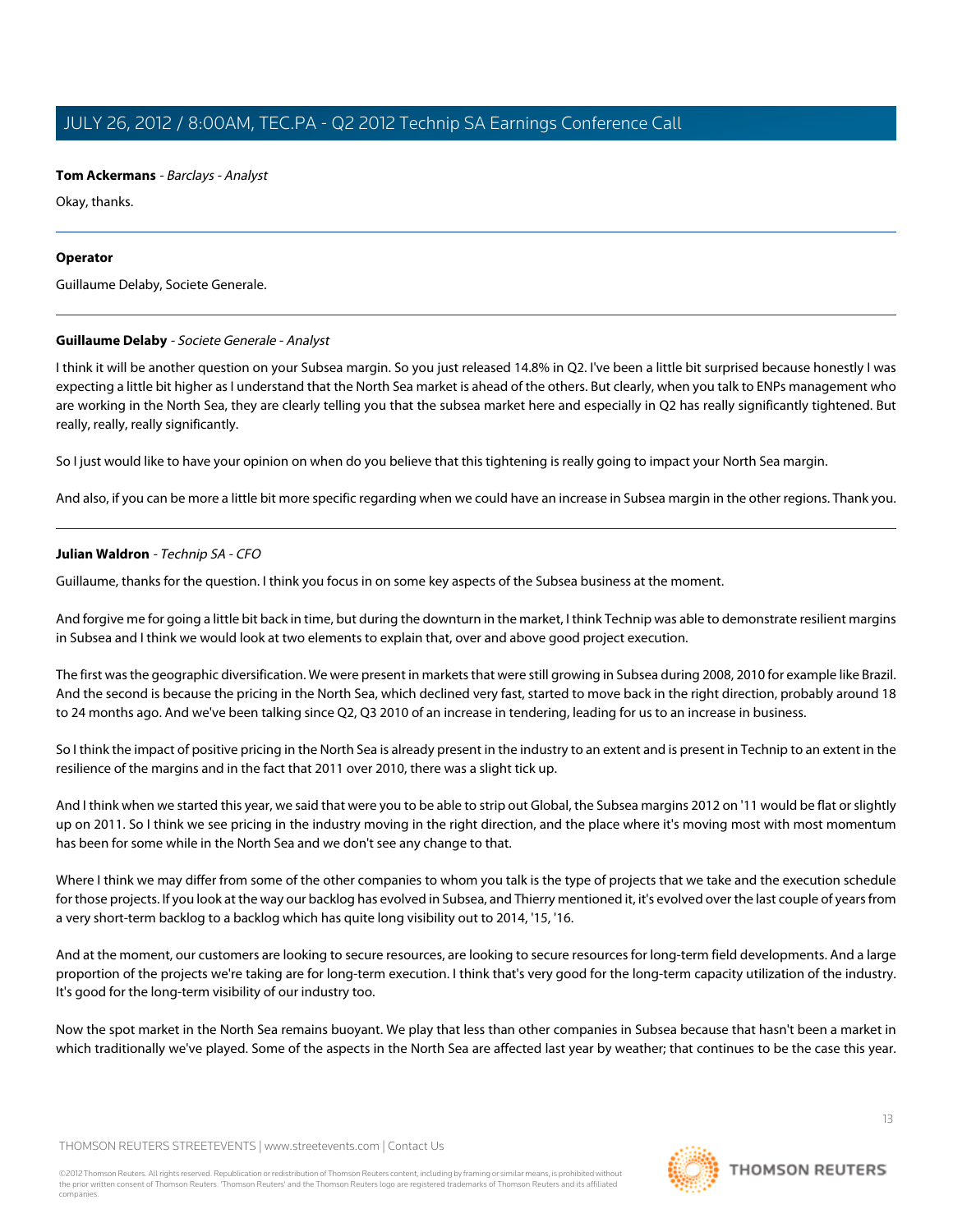But I think maybe some of the difference between the question you asked of the perception underlying that question and the way we see it is around the spot against the long-term market.

I think, just to add to Thierry's answer on other geographic regions, we highlighted that we see activity in Asia Pacific moving in the right direction and I think it's early days for that market. But to the extent that awards are coming through at a faster rate than say a year ago for the industry as a whole and for Technip, you would have to say that that would eventually drive capacity utilization in that market.

West Africa, and it was raised by Ryan Kauppila on his previous question, I think we agree that, although the overall potential in West Africa is excellent, the timing of individual project awards is difficult to foresee and is probably one of the more back-end loaded regions that we have around the world. And it's probably there, in my judgment, that pricing will take longest to pick up.

### **Operator**

<span id="page-13-0"></span>Henry Tarr, Goldman Sachs.

# **Henry Tarr** - Goldman Sachs - Analyst

I think you've mentioned that there are significant large contracts coming up for award. Could you put a figure on what you're bidding today versus a year ago for Subsea and then for Onshore/Offshore?

And then I just had a couple of other quick questions. Firstly, your CapEx for this year is going up above EUR400 billion. Do you have a figure at this point for 2013?

And then just lastly, if you could make a quick comment on flexibles. Are you now at full utilization globally, and where do you see pricing in that market? Thanks.

# **Thierry Pilenko** - Technip SA - Chairman & CEO

Okay, well I'm not going to give you hard numbers for where we are now in terms of bidding versus last year. Definitely we have seen more and larger projects coming on the radar screen. So the actual numbers are much higher than a year ago and this is particularly true for the Subsea business and the Offshore business.

On the flexible utilization, we have very good utilization at the moment and very good visibility in all our plants and the utilization is good. It's not full capacity, but it is good so there is some potential upside, particularly as we look at improving productivity in places like Asia Pacific in our Asiaflex plant.

And the prospects that we have for some of these larger projects that I'm talking about, they are not just installation projects and rigid pipes and anchoring and [plats] and so forth, there's also always almost systematically a pretty significant amount of flexible pipes and umbilicals in these large projects.

So whichever way we look at these projects, we're going to play a role at minimum with an important share of the supply. But the plants are working at good capacity now and have good visibility.

# **Julian Waldron** - Technip SA - CFO

Henry, on CapEx, we'll come back in Q3 to give a more precise forecast for '12. We've said in the past I think that the EUR350 million to EUR400 million run rate number holds good. It probably holds good for a longer period than we would otherwise have expected. And I think at this stage,

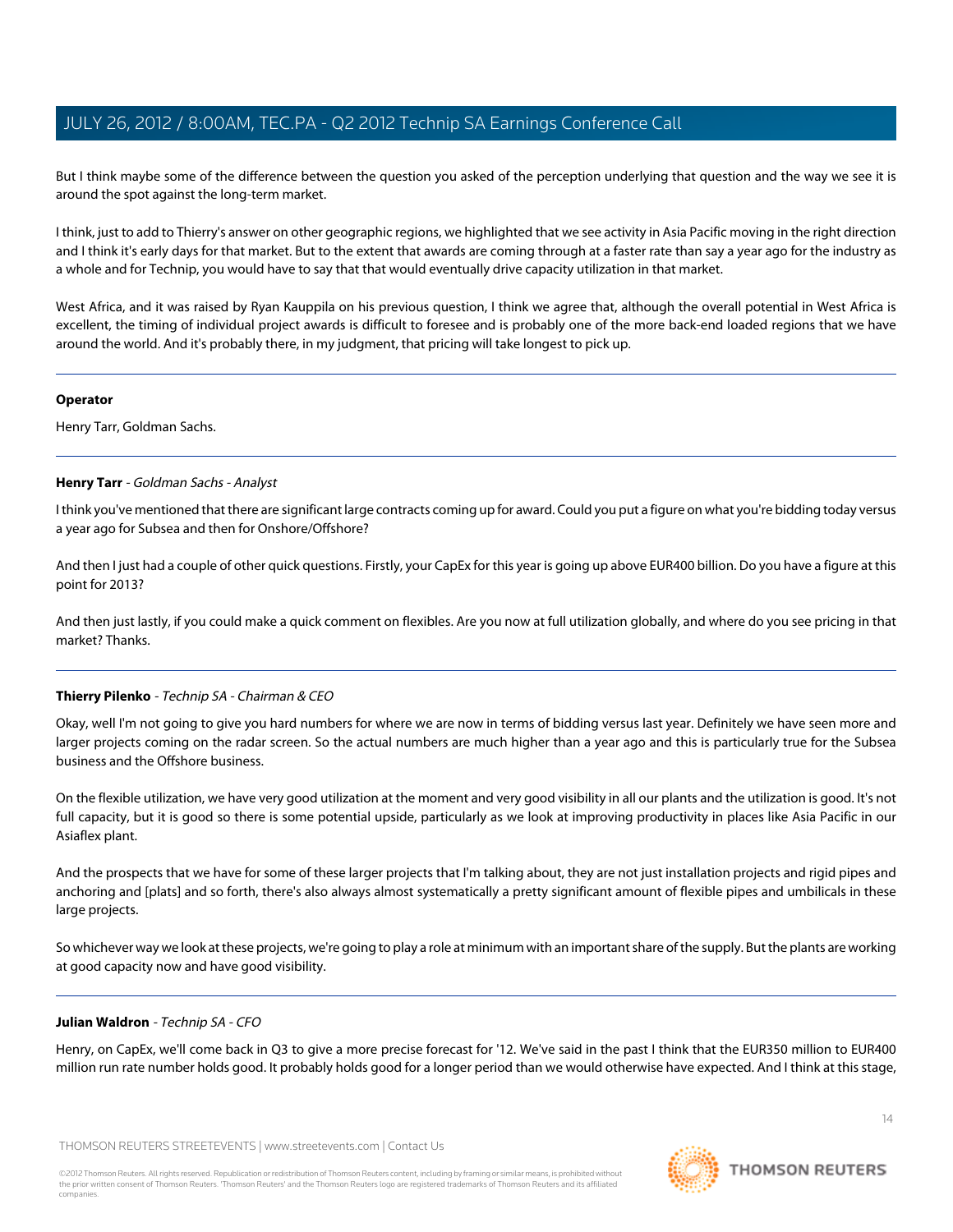that's still what I would maintain. I would expect us to be continuing to spend if the market carries on as it is at a relatively high level for longer than we expected.

If we can accelerate some of that, as I've mentioned, I think we'd look to do it. If you enter into a new build, it's difficult to accelerate a new build vessel substantially. So I think it's not a step change in one year in CapEx spending. I think it is probably spending a little more for a little longer.

Some of the things that we'll look to do are, for example, around flexible utilization. One of the things that we're looking at, at the moment is could we invest a little more in Asiaflex to de-bottleneck some areas of the plant to give us additional capacity.

Those are projects which are in front of us, which are quite compelling in terms of returns and quite compelling in terms of what they do for our capacity in that region. And it's those sorts of things I think which, in the near term, we're very focused on.

#### **Henry Tarr** - Goldman Sachs - Analyst

Excellent. Thank you.

#### **Thierry Pilenko** - Technip SA - Chairman & CEO

If I may add something about CapEx, they are the CapEx on which we decide, based on our view of the market and for assets that we own or that we charter for long-term leases. Then there is the CapEx related to contracts on which would be for long-term charters like the PLSVs in Brazil.

And obviously, those CapEx depend upon our capacity or capability to win those projects. So there's a little bit of an uncertainty here, depending on how many vessels we win. I want to remind you that at the end of last year, we won two 550-ton PLSVs, pipe-lay vessels for Brazil, which are currently being built in Korea. This vessel could or could not have been in our CapEx plan. We just won them but we could have won zero as well.

So by the end of the year, we should also have maybe better visibility -- maybe not end of the year, maybe first quarter of 2013, about what is going to be our participation in the next round of tenders in Brazil.

#### **Henry Tarr** - Goldman Sachs - Analyst

Great, thanks.

#### <span id="page-14-0"></span>**Operator**

Ian MacPherson, Simmons.

## **Ian MacPherson** - Simmons & Company - Analyst

It strikes me as remarkable that your order intake in the first half of this year, if you annualize it, is -- it's up close to 50% on last year, which I believe was a record for the Company in '11.

So I wonder if you could just comment on the visibility for the second half of this year just in very broad strokes compared to the first half; if something in the range of EUR2 billion to EUR2.5 billion per quarter is a sustainable quarterly run rate for orders for the business, given what you see in front of you.

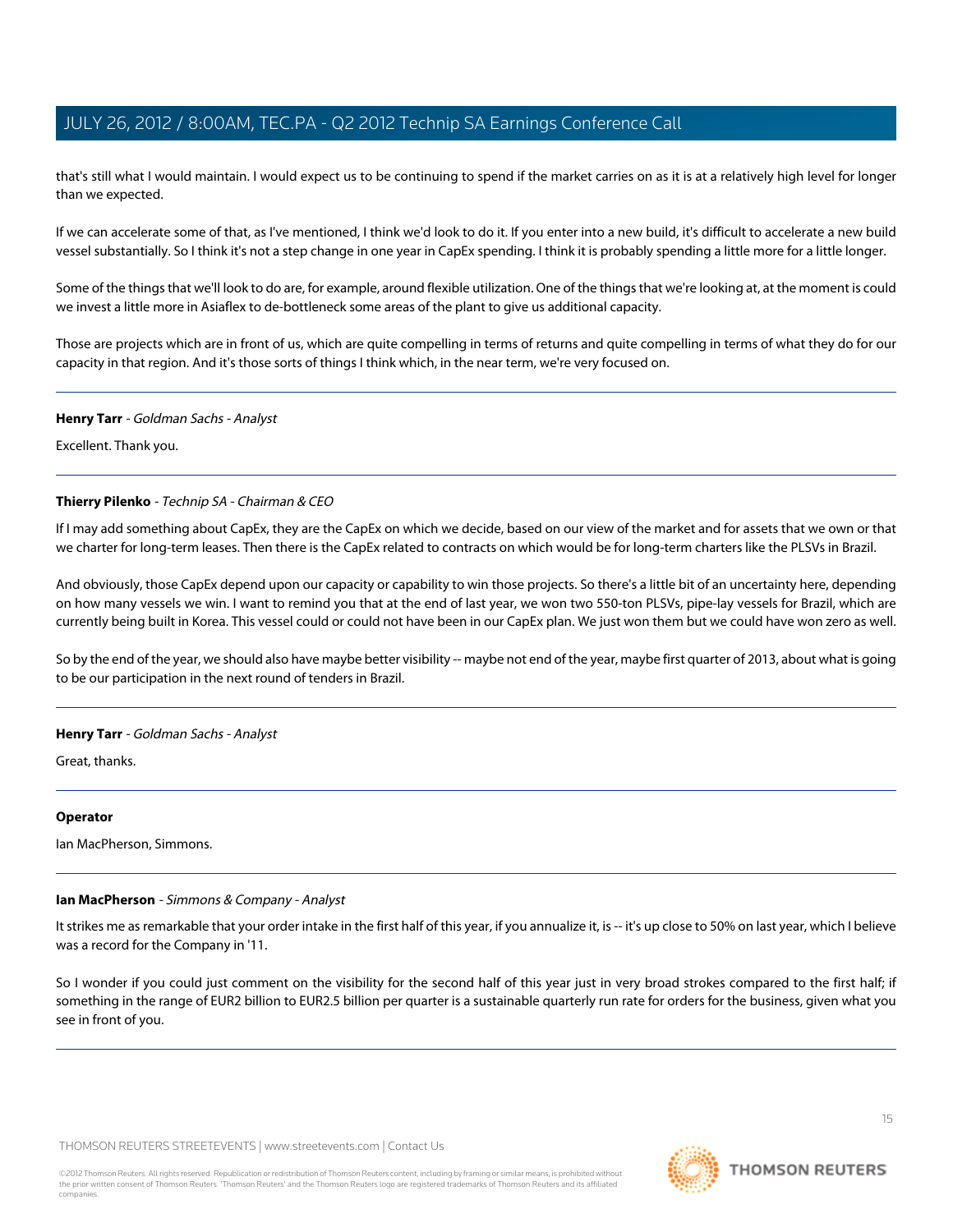# **Thierry Pilenko** - Technip SA - Chairman & CEO

Yes, Julian, maybe you want to make a comment on that.

# **Julian Waldron** - Technip SA - CFO

Ian, thank you for the question. I think a couple of comments on the current performance.

First, I would like to attribute some of the Subsea performance to the acquisition. I think the acquisition has given us an opportunity to compete on a broader front for broader scopes than we could before. And it's had a very good response from the customer base. So I think you see the jump in Subsea order intake for parts of it, the positive impact of the acquisition that we made.

Over and above that, we've put emphasis over the last couple of years on the geographic diversification. And we are seeing at the moment that in nearly all of our markets, there's a strong push on our customers to green light projects.

And we see also that our ability to get involved in projects at an early stage, and this is I think particularly true for the Onshore/Offshore business, has given us a pipeline of projects which, even if the final investment decision is never certain, eventually those projects come into the pipeline.

So I would, if I may, put some of the explanation around some of the effort that we've put in to planning the business and expanding the business over the last couple years.

Now we don't make forecasts on backlog and order intake. And I think neither Thierry or I want to go there. We see everywhere we operate, nearly everywhere we operate, an environment characterized by high levels of tendering, greater than a year ago, and a willingness of our customers to get to FID as quickly as they can, even if a project's farther in the future than you've seen to date.

You also see that many of those projects still have difficulty reaching FID. And that, in some ways, is pushing our customers faster where they can accelerate.

So we see, as is today, the overall backlog still a positive backdrop in which to operate, including for the second half.

# **Ian MacPherson** - Simmons & Company - Analyst

Great.

# <span id="page-15-0"></span>**Operator**

Alex Brooks, Credit Suisse.

# **Alex Brooks** - Credit Suisse - Analyst

I've got a couple of questions. The first one is coming back to the Subsea market outlook. You've made a number of comments on competitors coming into the market and that they can be used both as alliance partners and as subcontractors. But one of the things that strikes me, and you've already mentioned these companies, you're spreading into more areas, as you are seeing some of your traditional competitors competing more with your Subsea area; and I'm thinking of McDermott and, to a lesser extent, Heerema.

Are you seeing that? And I wonder if you could comment on how you see that market structure evolving.

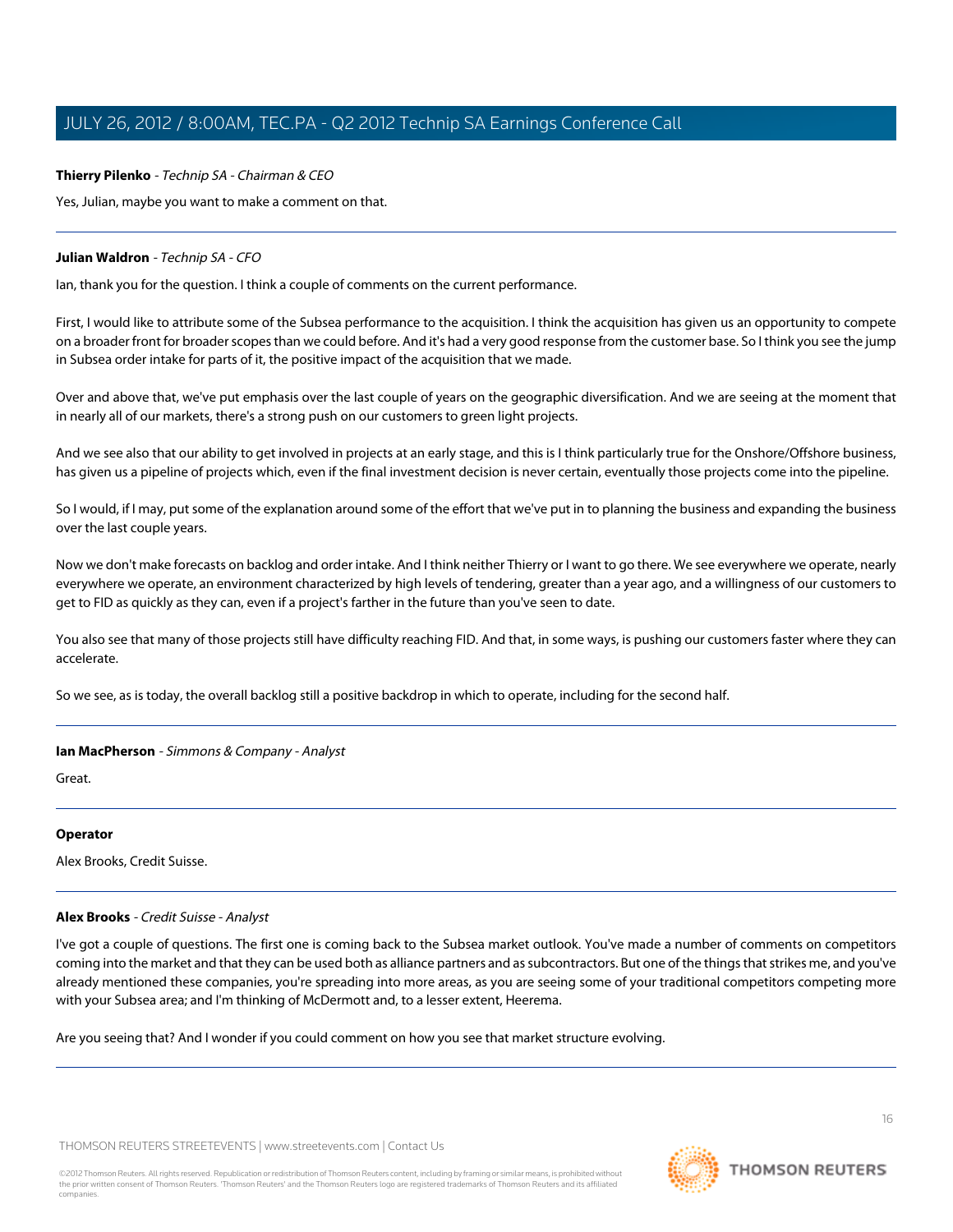### **Thierry Pilenko** - Technip SA - Chairman & CEO

Well it's probably -- it's a very dynamic market. But what is, I think, pretty clear is that, as we're going to move towards the much larger projects, we see that our clients are reluctant to slice these projects into smaller pieces, to attract maybe more competitors in the values. And that goes back to the maybe lack of project management resources. They want to make sure that the responsibility is given to a larger operator or larger contractor, sorry.

Now, if you look at what's happening with the order intake of the smaller players, with the exception I think of the Ichthys project, it has been quite difficult for the smaller players to actually play a big role in the large projects. Now it doesn't mean that they may not be able to win projects here and there. But I think for the very large projects, which are going to tie up a lot of resources, it's still a game for the bigger companies that have the assets, the project management skills and also the financial capability to take these projects.

So every time there is an upsurge in the Subsea business, the market starts to get nervous about whether newcomers are going to take share. Yes, they're going to take a share but probably of the smaller projects.

#### **Alex Brooks** - Credit Suisse - Analyst

That's very kind, thank you very much.

#### **Thierry Pilenko** - Technip SA - Chairman & CEO

Thank you. Thank you very much for attending our conference call and have a good day.

#### **Kimberly Stewart** - Technip SA - VP, IR

Ladies and gentlemen, this concludes today's conference call and we would like to thank all of you for your participation. As a reminder, a replay of this call will be available on our website in about two hours.

You are invited to contact the Investor Relations team should you have any questions or require additional information. Once again, thank you, and do have an enjoyable day.

#### **Operator**

Thank you for your participation in today's results conference call. The replay will also be available by dialing plus 33 172 00 1500 or plus 44 203 367 9460 or plus 1877 642 3018 using the confirmation code 277610#. The replay will be available for two weeks.

Thank you and goodbye. You may now disconnect.